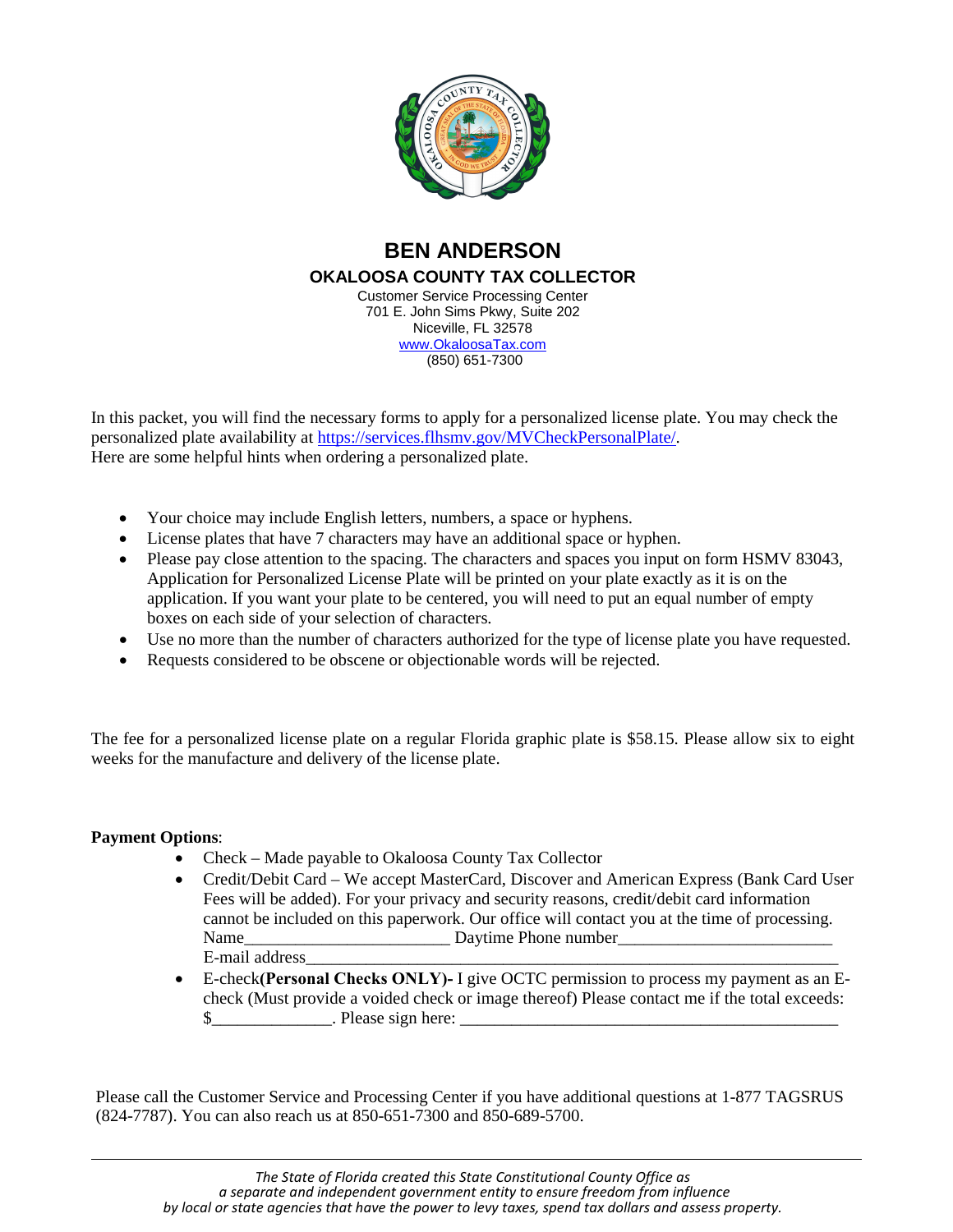## **STATE OF FLORIDA** DEPARTMENT OF HIGHWAY SAFETY AND MOTOR VEHICLES – DIVISION OF MOTORIST SERVICES

**SUBMIT THIS FORM TO YOUR LOCAL TAX COLLECTOR OR LICENSE PLATE AGENT OFFICE**

[www.flhsmv.gov/locations/](https://www.flhsmv.gov/locations/)

# **APPLICATION FOR PERSONALIZED LICENSE PLATE**

*INSTRUCTIONS ARE INDICATED ON REVERSE SIDE* **Date of Application** Date of Application

**PLEASE CONTACT YOUR LOCAL COUNTY TAX COLLECTOR'S OFFICE, LICENSE PLATE AGENT**

| OR REFER TO THE REVERSE SIDE OF THIS FORM FOR FEE INFORMATION. |  |
|----------------------------------------------------------------|--|
|                                                                |  |

| <b>OWNER / APPLICANT IDENTIFICATION</b>                                                                                                                                                                                                                                                                                                                                                                                                                                                                                                                                                           |       |                                |                                                |                                    |        |                |                 |                |  |  |  |
|---------------------------------------------------------------------------------------------------------------------------------------------------------------------------------------------------------------------------------------------------------------------------------------------------------------------------------------------------------------------------------------------------------------------------------------------------------------------------------------------------------------------------------------------------------------------------------------------------|-------|--------------------------------|------------------------------------------------|------------------------------------|--------|----------------|-----------------|----------------|--|--|--|
| Owner's / Lessee's Name:                                                                                                                                                                                                                                                                                                                                                                                                                                                                                                                                                                          |       |                                |                                                |                                    |        | Sex:           |                 | Date of Birth: |  |  |  |
| <b>Street Address:</b>                                                                                                                                                                                                                                                                                                                                                                                                                                                                                                                                                                            |       |                                |                                                | City:                              | State: | Zip:           |                 |                |  |  |  |
| Owner's / Lessee's D/L Number:                                                                                                                                                                                                                                                                                                                                                                                                                                                                                                                                                                    |       |                                |                                                | Owner's / Lessee's E-mail Address: |        |                | FEID#:          |                |  |  |  |
| Co-Owner's / Co-Lessee's Name:                                                                                                                                                                                                                                                                                                                                                                                                                                                                                                                                                                    |       |                                |                                                |                                    | Sex:   | Date of Birth: |                 |                |  |  |  |
| <b>Street Address:</b>                                                                                                                                                                                                                                                                                                                                                                                                                                                                                                                                                                            |       |                                | City:                                          |                                    |        | State:         |                 | Zip:           |  |  |  |
| Co-Owner's / Co-Lessee's D/L Number:                                                                                                                                                                                                                                                                                                                                                                                                                                                                                                                                                              |       |                                | Co-Owner's / Co-Lessee's E-mail Address:       |                                    |        | FEID#:         |                 |                |  |  |  |
| <b>VEHICLE INFORMATION</b>                                                                                                                                                                                                                                                                                                                                                                                                                                                                                                                                                                        |       |                                |                                                |                                    |        |                |                 |                |  |  |  |
| <b>Current Decal Number:</b>                                                                                                                                                                                                                                                                                                                                                                                                                                                                                                                                                                      |       |                                | Current License Plate Number:<br>Vehicle Type: |                                    |        |                |                 |                |  |  |  |
| Title Number:                                                                                                                                                                                                                                                                                                                                                                                                                                                                                                                                                                                     |       | Vehicle Identification Number: |                                                |                                    |        |                |                 |                |  |  |  |
| Vehicle Make:                                                                                                                                                                                                                                                                                                                                                                                                                                                                                                                                                                                     | Year: |                                |                                                | Color:                             |        |                | Vehicle Weight: |                |  |  |  |
| <b>CERTIFICATION</b>                                                                                                                                                                                                                                                                                                                                                                                                                                                                                                                                                                              |       |                                |                                                |                                    |        |                |                 |                |  |  |  |
| I/we authorize my/our name, address, and renewal date to be provided to the organization sponsoring the specialty license plate selected.<br>Under penalties of perjury, I/we declare that I/we have read the foregoing document and that the facts stated in it are true.<br>Signature(s):                                                                                                                                                                                                                                                                                                       |       |                                |                                                |                                    |        |                |                 |                |  |  |  |
| LICENSE PLATE SELECTION (see reverse side for plate choices)                                                                                                                                                                                                                                                                                                                                                                                                                                                                                                                                      |       |                                |                                                |                                    |        |                |                 |                |  |  |  |
| Enter the type of license plate requested: (see reverse<br>side of this form for types of plates and fees)                                                                                                                                                                                                                                                                                                                                                                                                                                                                                        |       |                                |                                                |                                    |        |                |                 |                |  |  |  |
| Specify the intended meaning/explanation for your<br>personalized license plate configuration choice<br>(nickname, initials, etc.):                                                                                                                                                                                                                                                                                                                                                                                                                                                               |       |                                |                                                |                                    |        |                |                 |                |  |  |  |
| <b>Please Note:</b><br>Use no more than the number of characters authorized for the type of license plate you have requested<br>(including a space or hyphen, see reverse side).<br>For license plates with center graphic, allow two spaces for the logo or characters will cover the graphic design.<br><b>Centered Graphic</b><br><b>Left Graphic</b><br><b>Specialty Motorcycle</b><br>(7 characters, may also have an additional space or hyphen.<br>(5 characters)<br>(6 characters)<br>A regular motorcycle may have a Florida graphic.)<br><b>MYFLORIDA.COM</b><br><b>FLORIDA</b><br>LOGO |       |                                |                                                |                                    |        |                |                 |                |  |  |  |
| 1ST CHOICE                                                                                                                                                                                                                                                                                                                                                                                                                                                                                                                                                                                        |       |                                |                                                |                                    |        |                |                 |                |  |  |  |

1. Carefully read all information on the front and back of this application before completing the application.

2. Complete the application form and submit it to your local county tax collector's office or license plate agent with the following items:

a. PROOF OF FLORIDA INSURANCE: Proof of personal injury protection (PIP) and property damage liability insurance (PDL) must be submitted in the form of a card, policy, binder, certificate of insurance or affidavit.

b. A copy of your current registration certificate or renewal notice.

c. Remittance fees (payable to your county tax collector/license plate agent).

3. Please allow six to eight weeks for the manufacture and delivery of the license plate. The license plate will be delivered to your county tax collector's office or license plate agent.

HSMV 83043 (Rev. 02/22) S [www.flhsmv.gov](http://www.flhsmv.gov/)

2ND CHOICE

3RD CHOICE

4TH CHOICE